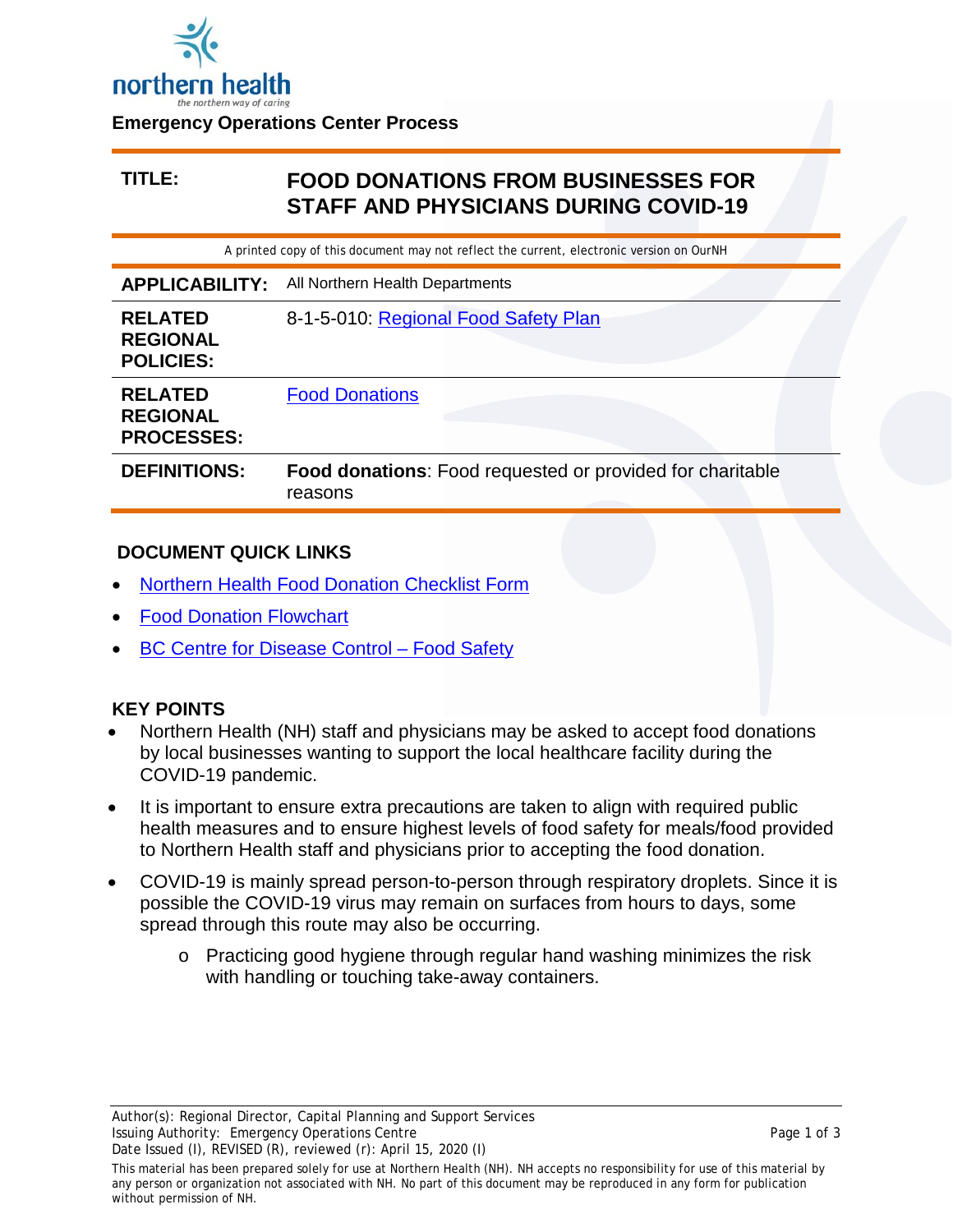# **PROCESS**

- 1. The site is contacted by a local business to donate food/meal to staff and physicians.
	- a. If a local business shows up at the site with food/meal, they are to be turned away until proper approvals are first received to accept the food donation.
- 2. Request the business complete the [Northern Health Food Donation Checklist form.](https://ournh.northernhealth.ca/oursites/projects/COVID19DocDev/OurNH%20Documents/Food%20Donation%20Checklist%20Form%20for%20Businesses.pdf)
	- a. Ensure the form is updated with the site Emergency Operations Center (EOC) delegate contact email address prior to sending the form to the business.
- 3. The business completes the form and returns to the site EOC delegate.
- 4. The site EOC delegate and/or physician leader reviews the submitted Food Donation Checklist form.
	- a. Confirm with local leadership they are willing to deliver the food in a manner that respects social distancing.
	- b. Refer to the [BC Centre for Disease Control Food Safety](http://www.bccdc.ca/health-info/diseases-conditions/covid-19/prevention-risks/food-safety) for further information on COVID-19 food safety.
- 5. If approved, the site EOC delegate or physician leader contacts the local business to coordinate the schedule and delivery.
	- a. Upon delivery, recipients are to engage in good hygiene through regular hand washing and sanitizing.
- 6. If denied, the site EOC delegate and/or physician leader contacts the local business to advise them the food/meal donation does not meet the required public health measures or food safety standards.

# **REFERENCES**

BC Centre for Disease Control (2020) COVID-19 Food Safety. Retrieved April 7, 2020 from: http://www.bccdc.ca/health-info/diseases-conditions/covid-19/prevention-risks/food-safety

# **KEY WORDS**

Local business, local business donation, local business food donation, meals, free meals, free food, contribute, contribution, accept food donations, EOC, Emergency Operations Centre, safe food handling, food safety, social distancing, BCCDC, site EOC, site delegate, physician leader, Food Donation Checklist, Food Donation Form

This material has been prepared solely for use at Northern Health (NH). NH accepts no responsibility for use of this material by any person or organization not associated with NH. No part of this document may be reproduced in any form for publication without permission of NH.